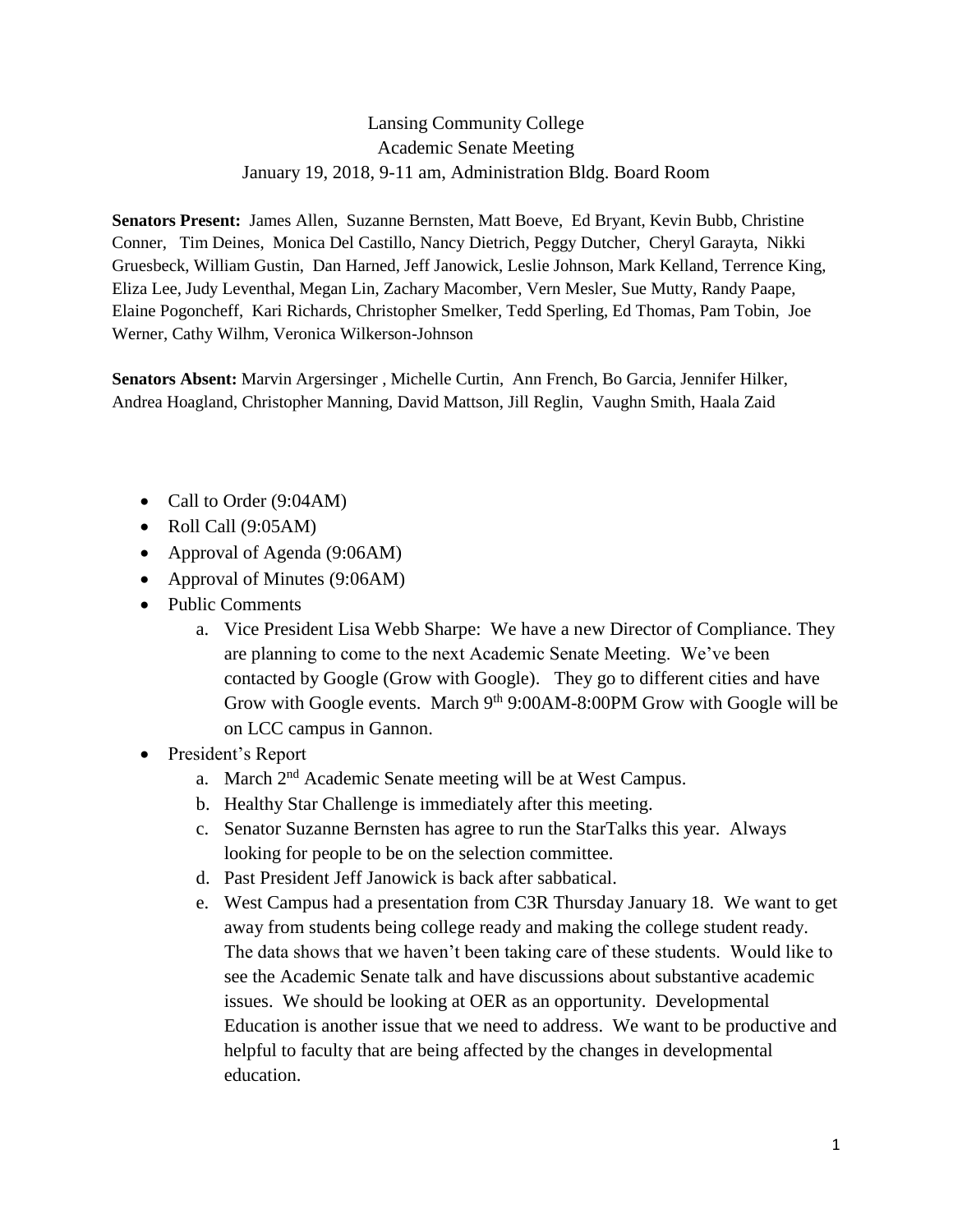- Provost's Report
	- a. Everyone should be aware of the Strategic Planning meetings on the 5 upcoming Fridays starting January 26. Each Friday will focus on one of the 5 areas of the Strategic Plan. Adjuncts are not required to attend so there is no pay. But everyone is encouraged to come.
		- i. 11:15 a.m.-2 p.m. Friday, Jan. 26: Competitiveness and Innovation
		- ii. 11:15 a.m.-2 p.m. Friday, Feb. 2: Engaged Learning and Student Success
		- iii. 11:15 a.m.-2 p.m. Friday, Feb. 9: Community Engagement
		- iv. 11:15 a.m.-2 p.m. Friday, Feb. 16: Leadership, Culture and Communication, including discussion of the results from our all-employee climate survey taken in Fall 2017
		- v. 11:15 a.m.-2 p.m. Friday, Feb. 23: Resource Management and Fiscal Responsibility
	- b. Accessibility initiative would like to have Academic Senate fully involved. The Task force will be meeting Feb. 8 to look at timelines and deadlines. What is the process for proper vetting, making sure people meet the criteria? We will be looking at student access as well as total college access (employees and outsiders). There will a series of workshops and videos.
	- c. Follow up on Kay McClenney visit on Thursday. She is a national consultant and expert on student success. Dr. Knight sent out a letter on Thursday night about the seriousness of starting with a blank piece of paper. There are no preconceived notions on what embedded support would look like. Bootcamps, supplemental instructions (where do they belong), assigned tutoring (individual and group), formal study groups, etc. Co-Req is thrown around LCC as two classes put together. Co-Requirement is a more general term. There is a need for co-required support. The goal is to get students into a college course the first semester they are here and provide support for the course in an embedded fashion. It is a blank slate. We want every student at LCC to be taking college level courses. We will increase the number of students who actually persist and finish a college level course. There are a number of variables and factors involved. We are starting from scratch with no preconceived notions. We will rely heavily on the Senate. Expect to see some things happen right away and some things not happen for a while. This is a few years long project. We are a culture of continuous quality improvement. We don't get a homerun the first time we get up to bat. A lot of changes have been made in developmental education. A lot of trying and moving. All good efforts. We are not telling people they did things wrong. It is a continuous improvement. Let's get creative. Nobody is losing a job or a paycheck. There is a lot of work to do, it just may look different than what you are doing today.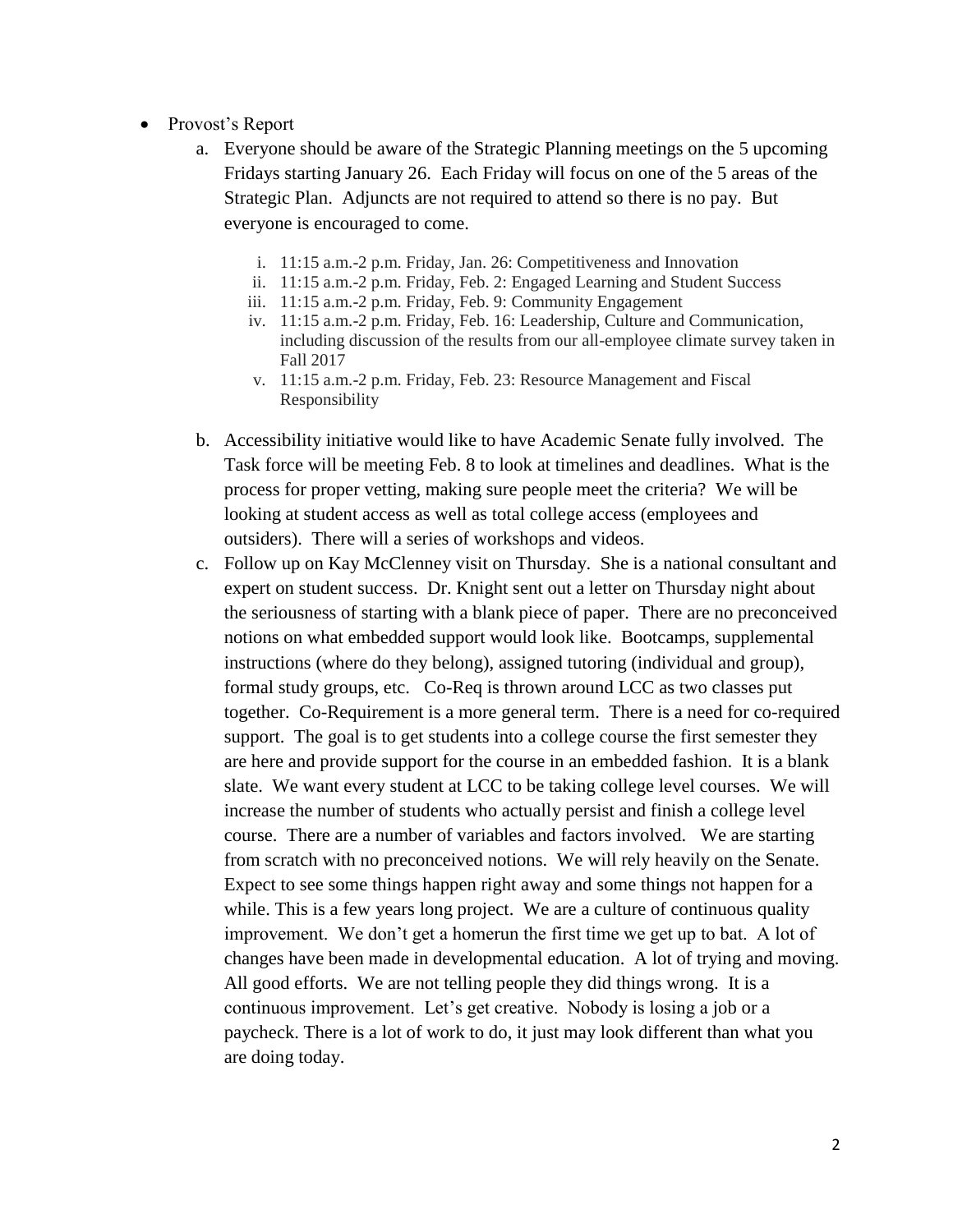- Consent Agenda (CC)
	- a. Curriculum committee report approved without objection.
- Standing Committees Report (Vice President Peggy Dutcher)
	- a. The 4 chairs meet on Fridays.
	- b. All charters are almost in place.
	- c. Another goal is to improve communication. Webpages will be up for all 4 standing committees. Nick Meyer is the lead web designer. CASL and TAC websites are up. CC and Student Advisory are under construction. Charter, Meetings, Members, etc. will be listed on the websites.
	- d. Monthly reports to the Senate will be posted on the websites.
- Campus Master Plan (Chris MacKersie)
	- a. Chris MacKersie has been here 1 year and is a product of a community college.
	- b. Capital Outlay Process. It is the portion of the State budget that comes to us. It is an 8 step process. Joint Capital Outlay Subcommittee has say on whether we get funding for projects. 5 Year Capital /Outlay Plan (mini campus master plan) explains who we are, what we do, and where we are going. What are we doing to provide programing that provides long term economic growth? Demonstrate economic development impact of current/future projects. We receive 50% state matching funds. Deadline for submission is Oct. 31, reviewed, evaluated and ranked by JCOS March 1. 13 evaluation criteria (first two worth 40 points, others worth 10 points). Instructional feedback due by April  $30<sup>th</sup>$  (working with your deans).
	- c. Vice President Peggy Dutcher: Would be nice to align this to the colleges ELO's.
	- d. President Mark Kelland: There is going to be a redesign of library and open space. Can you speak to us having an active role?
	- e. Chris MacKersie: This project by the nature of its funding has a tight timeline. Dec. 14, 2020 the whole thing has to be built and paid for. We need to take the time to construct it. There are very little specifics so far. There are thoughts about access to the new facility and library. He has been in contact with CTE, Testing Services, and library services. They want feedback to Deans soon (meetings will be announced). They want to get the expertise from the faculty. With the new co-required model they are not sure how it will play out. They are going to make sure people know where, when, and how to give feedback.
	- f. Senator Monica Del Castillo: Has been on previous planning committees. There were two groups, one that looked at what will be in the space, and one that look at what the space would look like. There were distinct differences. Neither group talked with each other. As we talk about service delivery new model and the new space being provided lets learn from the mistakes of the past. The service should drive the space and not the other way around.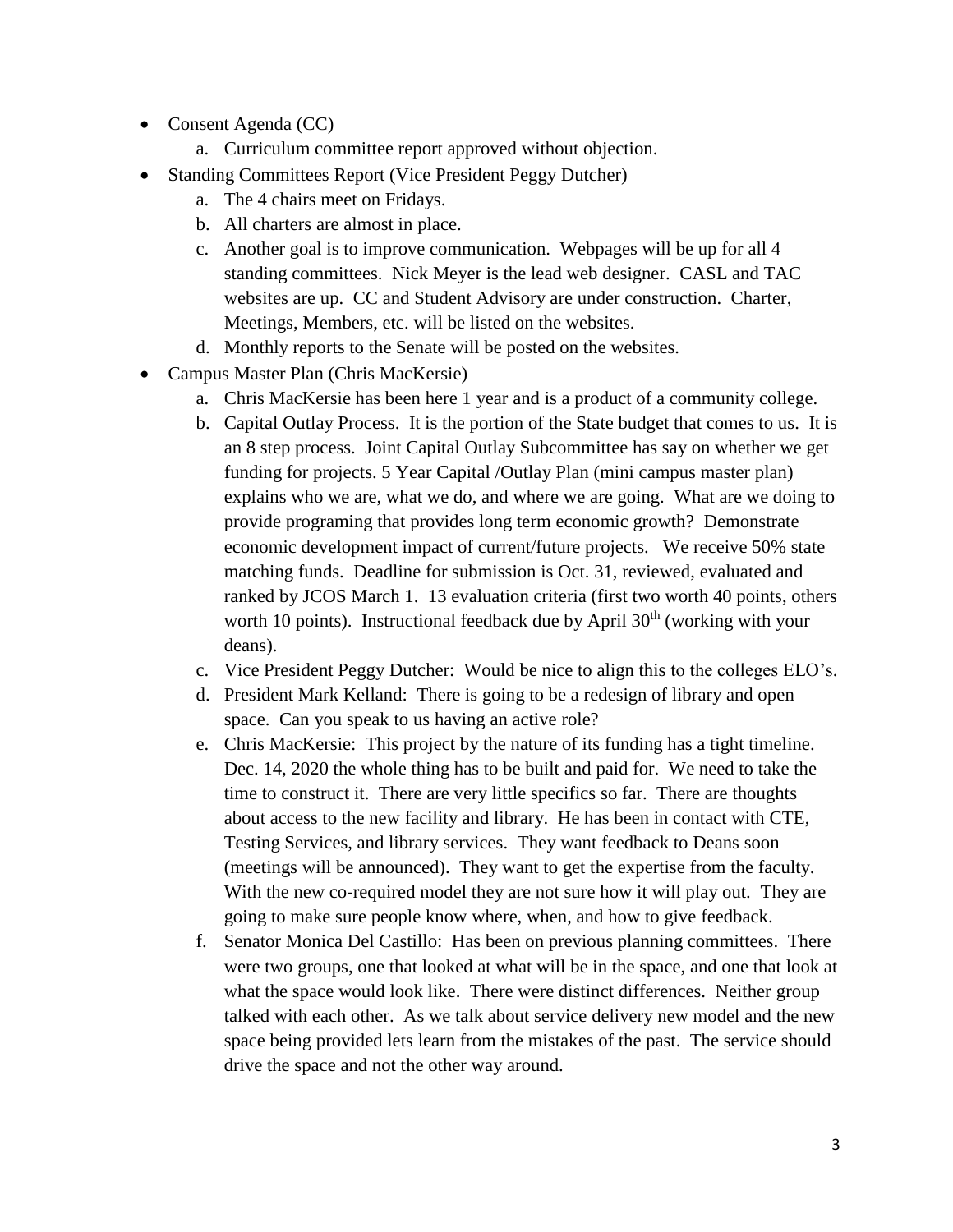- g. Senator Tedd Sperling: There need to be enough plugs for the students. We need to meet student needs.
- Brainfuse (Martine Rife)
	- a. Next week there are two session on Wednesday January 24<sup>th</sup>, 1-2PM and 3-4PM, 2214 Gannon right past the StarZone.
	- b. There has been a jump in hours used since it has been rolled out to the entire campus. Instructors can assign Brainfuse to students.
	- c. # of live sessions  $3,358$  Average length of submission = 30 min
	- d. # of writing lab submissions 317, Average length of submission  $= 40$  min
	- e. Highest use by subject is Pre-Calc, College Algebra, and Chemistry.
	- f. Students use Brainfuse the most at night. 7-11PM. Students' comments appreciate availability.
	- g. Senator Tedd Sperling: It would surprise me if Brainfuse has people that can help students with all computer languages.
	- h. Senator Leslie Johnson: Some of the writing faculty are still skeptical. The big problem is many times students just submit something to Brainfuse and it just gets sent back corrected. Also, they are given possible future grades from the tutors. We need the tutors to improve critical thinking skills. Writing pedagogy has certain criteria. It is a faculty member's choice not to use Brainfuse?
	- i. Martine Rife: The writing center staff is worried about their jobs but some students will want face to face. There is no concrete evidence that tutors are grading and that there is editing.
	- j. Senator Jeff Janowick: Who is looking at the sessions? Does someone have the ability to look at what the tutors are telling the students?
	- k. Martine Rife: All session are recorded. All papers are kept. But we don't have the ability to go in and look at all of that. Instructors can look at assignments. If there are problems then they will be fixed but there aren't any problems and the students love it.
	- l. Senator Zach Macomber: Continuous improvement is important. So why are we not assessing this.
	- m. Martine Rife: A lot of writing instructors correct material. There has been feedback from students that the writing center correct their work.
	- n. Jim Luke: You say we can get feedback only if we make it an assignment. That's not realistic. Doubts that there is graduate level people trained in econ on Brainfuse. There's no way to evaluate this unless we make an assignment.
	- o. President Mark Kelland: This is another tool in a tool box. Brainfuse, writing center, and learning commons should all be looked at. We can't just attack Brainfuse.